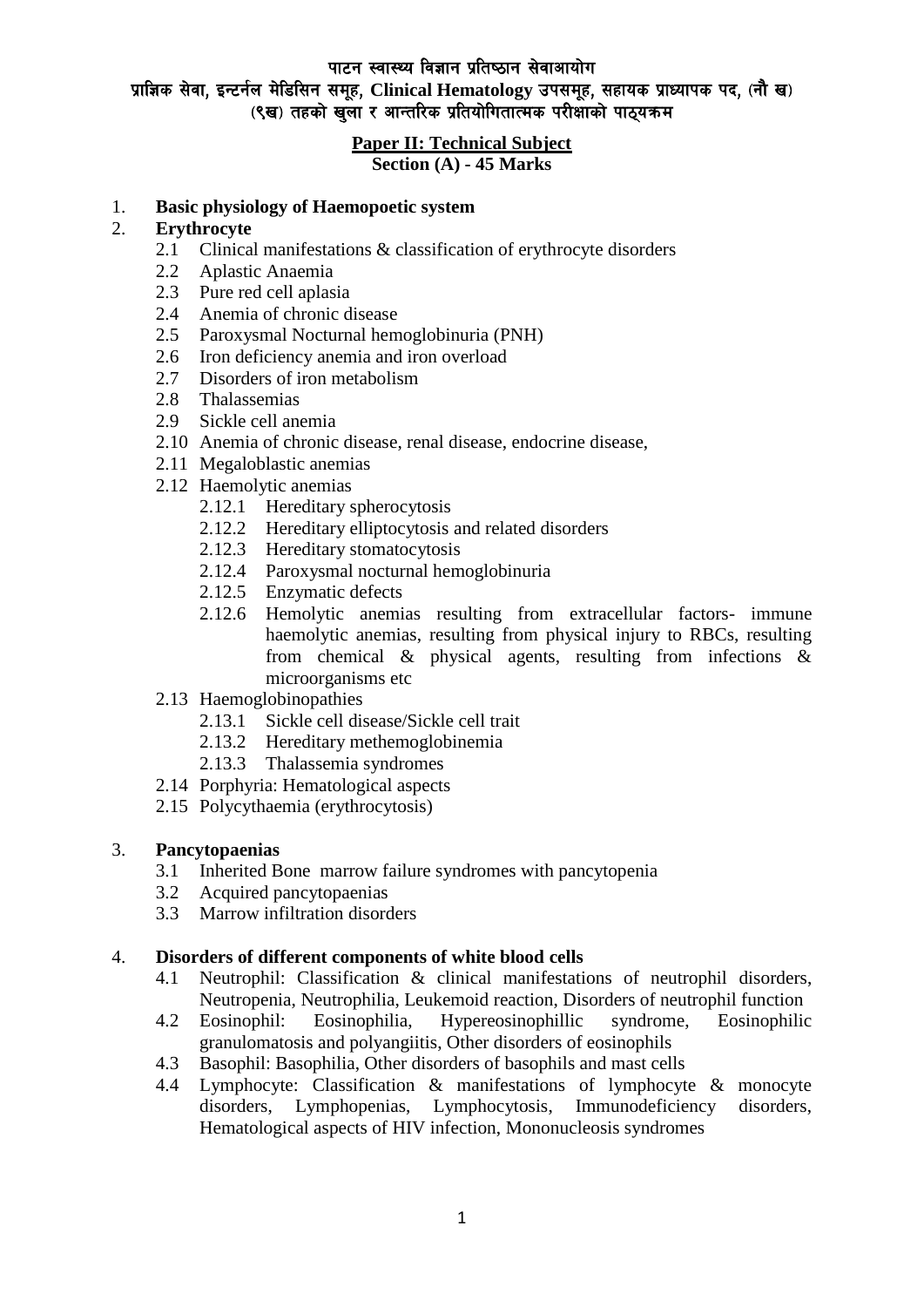### पाटन स्वास्थ्य विज्ञान प्रतिष्ठान सेवाआयोग प्राज्ञिक सेवा, इन्टर्नल मेडिसिन समूह, Clinical Hematology उपसमूह, सहायक प्राध्यापक पद, (नौ ख) (९ख) तहको खला र आन्तरिक प्रतियोगितात्मक परीक्षाको पाठयक्रम

4.5 Monocyte: Classification & clinical manifestations of disorders of monocytes and macrophages, Monocytosis & monocytopaenia, Inflammatory & malignant histiocytosis

# 5. **Splenomegaly, Hyposplenism, Hypersplenism, Splenic trauma and Splenectomy**

# 6. **Hematopoietic Cell Transplantation**

- 6.1 Autologous Stem cell transplant
- 6.2 Allogeneic Stem cell transplant

# 7. **Transfusion medicine**

- 7.1 Red blood cell transfusions and erythropoietin therapy
- 7.2 Platelet transfusions
- 7.3 Neutrophil (granulocyte) transfusions
- 7.4 Plasma transfusions
- 7.5 Risks of blood transfusions

# **Section (B) - 55 Marks**

#### 8. **Hemorrhagic and thrombotic diseases**

- 8.1 Classification & clinical manifestations of disorders of hemostasis
- 8.2 Clinical and laboratory evaluation of hemostasis
- 8.3 Hereditary clotting factor deficiencies (bleeding disorders)
	- 8.3.1 Factor VIII or Factor IX deficiency
	- 8.3.2 Factor XI deficiency
	- 8.3.3 Factor VII deficiency
	- 8.3.4 Factor X deficiency
	- 8.3.5 Prothrombin (Factor II ) deficiency
	- 8.3.6 Factor V deficiency
	- 8.3.7 Combined deficiency of Factor V and VIII
	- 8.3.8 Fibrinogen (Factor I) deficiency
	- 8.3.9 Factor XIII deficiency
- 8.4 von Willebrand disease
- 8.5 Thrombotic disorders: DVT, Pulmonary & other thromboembolisms
- 8.6 Essential thrombocythemia & thrombocytosis
- 8.7 Acquired inhibitors of coagulation
- 8.8 Disseminated intravascular coagulation
- 8.9 Antiphospholipid syndrome
- 8.10 Platelet and blood vessel disorders
	- 8.10.1 Autoimmune thrombocytopenic purpura
	- 8.10.2 Drug induced thrombocytopenia
	- 8.10.3 Nonimmune platelet destruction
	- 8.10.4 Thrombotic thrombocytopenic purpura
	- 8.10.5 Platelet function disorders
	- 8.10.6 Congenital and acquired disorders of platelet function

### 9. **Malignant Lymphoid diseases**

9.1 Classification of malignant lymphoid disorders